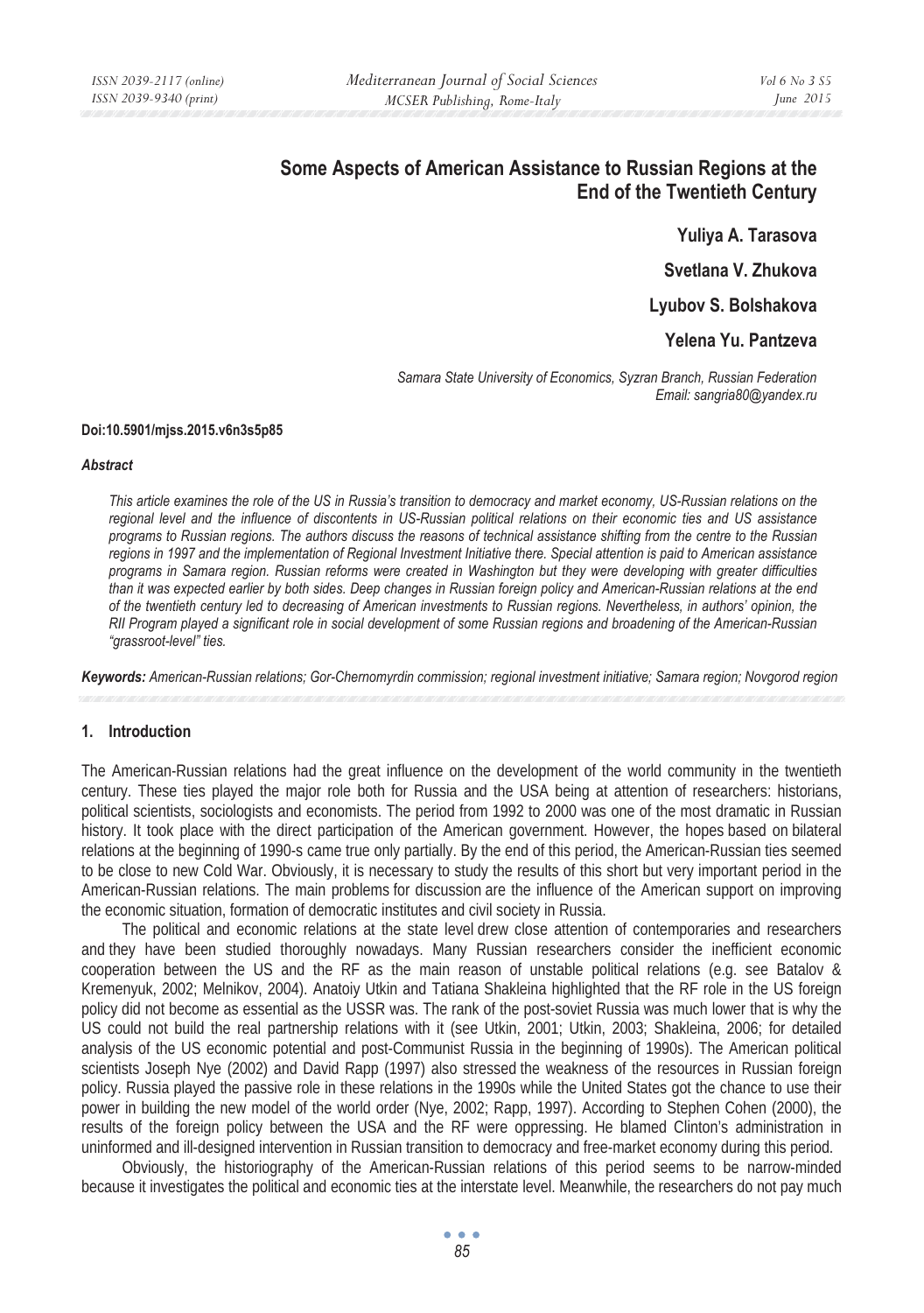| ISSN 2039-2117 (online) | Mediterranean Journal of Social Sciences | Vol 6 No 3 S5 |
|-------------------------|------------------------------------------|---------------|
| ISSN 2039-9340 (print)  | MCSER Publishing, Rome-Italy             | June $2015$   |

attention to the important aspects of internal political fight, which took place in both countries between supporters and opponents of closer cooperation and more equal relations.

One more disadvantage of the existing research papers is almost full oblivion of little but really important experience in development of the American-Russian relations at the regional level. The American-Russian relations at the regional level have not been fully analyzed yet. The economic development of different Russian regions was described in the paper of Åslund, and Olcott, 1999). Anders Åslund and Martha Brill Olcott (1999) investigated the consequences of regionalization in the country and the weak influence of the federal authority on the economic situation in Russia in the 1990s. It is clear that it is not enough to study the results of the US support for the Russian regions.

Most economic researchers evaluate the reforms in Russia and some other post-Soviet states as a great social experiment but they write about Regional Investment Initiative Program too rarely because of its poor results. The Regional Investment Initiative Program (RII) was created and developed by the President Clinton's Administration with the purpose of establishing the most effective institutes of the market economy in Russia. Its aims were to deepen and broaden US-Russian trade, to make some investments into education, culture and other spheres at the regional level. The circumstances of its initiation, activities and results are worth to be analyzed because it was also the experiment intended for evolutionary changes in economic culture of Russian entrepreneurs, authorities and intellectuals.

So, the authors are going to discuss three questions: the role of the USA in Russia's transition to democracy and market economy, US-Russian relations on the regional level, especially in the frame of Regional Investment Initiative, the influence of discontents in US-Russian political relations on their economic ties and the results of the RII Program for economic, cultural and social US-Russian cooperation.

To investigate these problems four methods of research were used: the analysis of archival data (the materials of the Departments of Samara Government, GAO Reports, etc.); the analysis of secondary sources (works of other researchers); running records (newspaper articles; ongoing series of statistical data). The last method included the analysis of interviews.

# **2. American Assistance to Russia's Transformation**

In the beginning of the 1990s, the changes of political system and economy were necessary for Russia and its government was ready to accept financial and technical assistance of Washington, the International Monetary Fund (IMF) and the World Bank on any conditions. According to Zbigniew Brzezinski "international" financial institutes such as the IMF and the World Bank were American dominated (1998). We must agree with Joseph Stiglitz that "decisions on Russian reforms were made by small group of people, the officials of the IMF and the US Treasury" (2002, p. 170).

Western economic consultants in Russia and indigenous economists Yegor Gaidar and Anatolii Chubais tried to implement the market reform as quickly as possible. The prices were freed and the internal market opened for import of goods in 1992. Prices exploded with the inflation running at 1,600 percent by the end of 1992. Privatization was brought in Russia too fast and the way it was brought still discussed as the gift to the insiders. So, the first years of the reforms led to high prices, vanishing of people savings and conversion the state propriety to the oligarch's (Rutland, 2013).

As it was mentioned above, some researches gave negative assessment of the US policy towards Russia after the Cold War. They accused the Administration of President W.J. Clinton who took this post in 1993 in inadequate amount of the American assistance to Russia and using circumstances of post-soviet disorder for further weakening of the country (e.g. see Bystrova, 2009, p. 45-46):

At the beginning of reforms, the Russians hoped for the American support in the amount, compared with Marshall's Plan (when the United States helped to recover the West Europe economy after the World War II). Soon most people in Russia came to the conclusion that they wouldn't receive real help…Russia got on the market the flow of cheap and trifling goods such as chewing gum or low quality chicken legs in exchange for valuable raw materials.

Transfer of technologies was constrained by legislative obstacles. When Russia was trying to earn money on export of its own technologies such as delivery of rockets' engines to India, jet planes to Malaysia, the nuclear equipment to Iran, it was neglectfully stirred.

Some doubts about applicability of the American recommendations concerning reforms in Russia began to appear at that time. Western advisers who were working in the Kremlin and other government organizations in the early 1990s were accused in deliberate disorder of domestic economy and culture. It seemed that all the troubles of Russia were planned in Washington in advance and then fulfilled according to the CIA plans and their Russian supporters.

Michael Cox also wrote that the assistance given by the USA to the RF was inadequate to the promises. As the result of such policy, the economic reforms which were carried out without "a safety cable" led to fast narrowing of a social base of these reforms and the Russian government: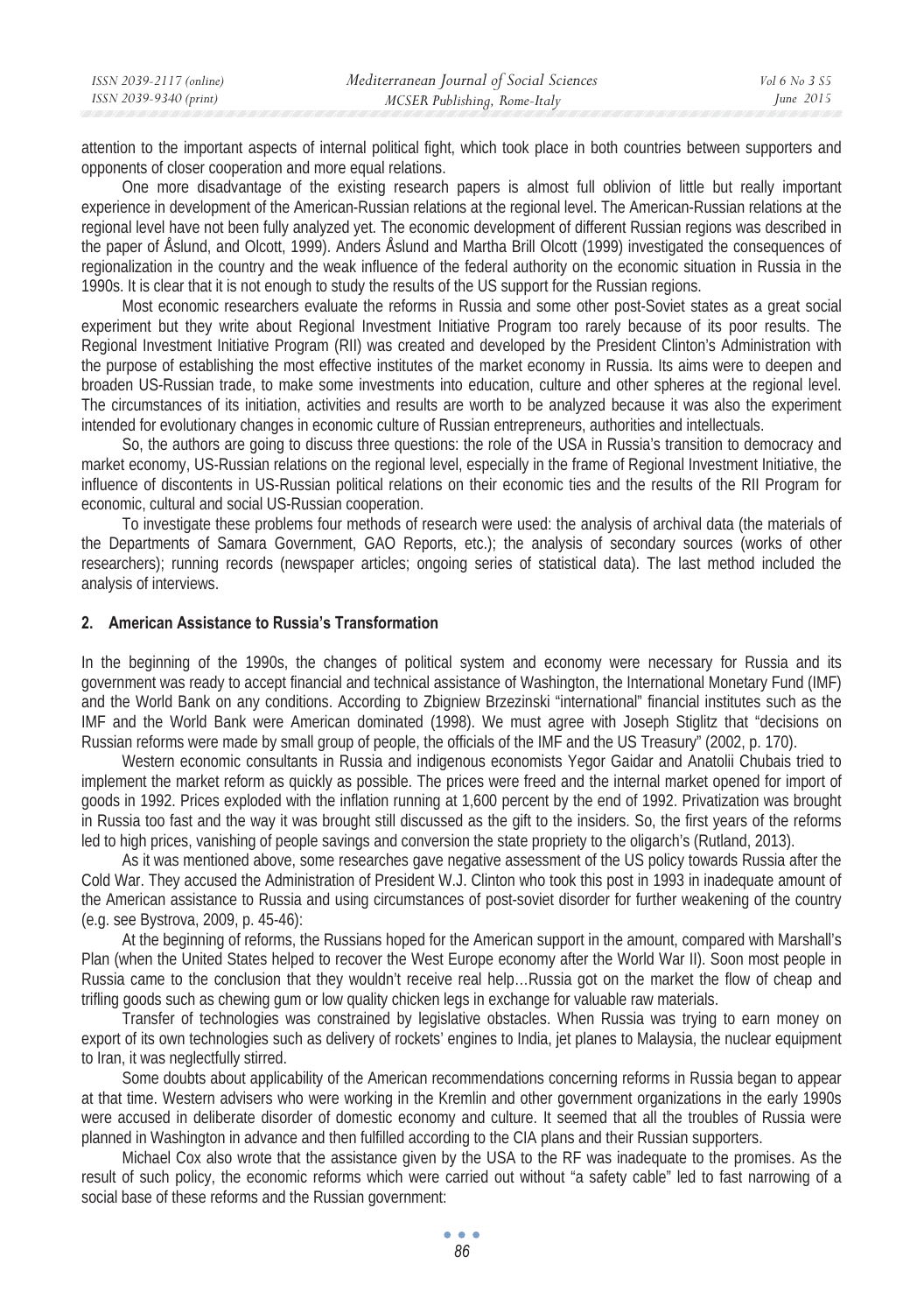| ISSN 2039-2117 (online) | Mediterranean Journal of Social Sciences | <i>Vol</i> 6 No 3 S5 |
|-------------------------|------------------------------------------|----------------------|
| ISSN 2039-9340 (print)  | MCSER Publishing, Rome-Italy             | June $2015$          |

The American failure or refusal to back economic reform with massive injections of US money had two rather unfortunate consequences. The first and least significant was to expose American rhetoric for what it was; so much hot air without little connection with Russian realities and needs. The second and more serious result, however, was to leave those who had initially backed the reforms inside Russia in an almost impossible position (2000, p. 263).

Nevertheless, the assistance was provided but probably, it was not enough for the formation of market economy and democracy in Russia in the shortest time. The IMF lend \$3 billion to Russia in 1993-94 in the form of a Systematic Transformation Facility, followed by \$6.5 billion standby loan in 1995, and a three-year, \$18.5 billion Extended Fund Facility in 1996. The World Bank lent \$7.8 billion to Russia in the 1990s for 33 projects, focusing on private sector development and infrastructure reform. The Russian government violated the conditions of the loans, especially with regard to cutting government spending (Rutland, 2013). We must note this violation was inevitable, reduction of government spending could be done only by reduction of pensions, salaries and other social obligations of the government. The position of pro-Western reformers in Russia was too weak to risk such radical measures.

The IMF and the World Bank assistance was not totally altruistic. The burgeon of payment for credits was laid on ordinary people. The US assistance was a better chance for Russia, because it need not to be returned. The amount of the financial support to Russia from the budget of the USA is shown in the Table 1.

| Program/Fiscalyear | 1992 | 1993 | 1994 | 1995 | 1996 | 1997 | 1998 | 1999 | 2000 |
|--------------------|------|------|------|------|------|------|------|------|------|
| FreedomSupportAct  | 0.09 | በ 31 | .00  | 0.36 |      | ባ 14 |      | 0.16 | 0.18 |
| CTR Nunn-Lugar DOD | 0.01 |      | 0.26 | 0.15 |      | ባ ን5 | 0.28 | 0.39 | 0.43 |
| Agriculture        | 0.13 | .03  | 0.03 | 0.03 | 0.02 | 0.01 | 0.00 |      | 0.20 |
| Other              | 0.02 | 0.04 | 0.03 | 0.02 | 0.14 | በ 19 |      | 0.42 | 0.25 |

**Table 1.** Funding for Major U.S. Programs with Russia since 1992 (in billions dollars)

**Source:** United States General Accounting Office. Foreign Assistance International Efforts to aid Russia's Transition Have Had Mixed Results. November 2000, p. 169.

It must be noted that even this rather limited amount of financial assistance became the reason for critics of President Clinton's policy towards Russia by the conservatives during the elections in 1996. The leader of opposition, the Senator Robert Dole (Kansas) and the representatives of Republican Party in the Congress Richard Cheney, James Baker and Henry Kissinger were the most active in these critics. Generally, they accused the inefficient policy of Clinton in pouring the American taxpayers' money into the "rat holes" of the Kremlin without effective influence on the economic situation in the RF (Republican Foreign Policy…, 1996). In opinion of the opposition representatives, there was no middle class in Russia which would guarantee the continuous movement of the reforms in the country. The policy of Russia's involvement in the activity of international organizations (such as G-7) had born the illusions of Russia's status as the superpower. The RF tried to revive its influence on the republics of the former Soviet Union.

Possibly, this criticism was so rigid because of the pre-election fight. But partially it was justified. It became clear that Russia's transition to capitalism with the assistance of Washington and the IMF turned bad. According to Joseph E. Stiglitz (2002, p. 144): "radical reform strategy did not work: gross domestic product in the post-1989 Russia fell year after year. The stabilization/liberalization/privatization program was intended to set the preconditions for growth. Instead, it set the preconditions for decline. Not only was investments haltered, but capital was used up – savings vaporized by inflation, the proceeds of privatization or foreign loans largely misappropriated". He believed that the Clinton administration's Treasury and IMF experts misunderstood the real situation in the country, where the corruption was too disseminated to allow market economy work correct. However, it also became clear to the Administration of the President Clinton that the excessive support of the federal center led to negative results. It was decided to implement the RII Program which included financial, informational and technical support to several regions of the Russian Federation with the aim of attracting foreign investments there.

## **3. Choosing the Participants for Regional Investment Initiative**

The beginning of the Program was declared at the meeting of US and Russian Presidents in 1997. The president Clinton promised to get additional financing in order to expand the American-Russian economic cooperation with emphasis on investment and exchange programs. They were supposed to create long and strong ties between young, highly educated people in Russian and American societies (Clinton, 1999, p. 345). The RII Program received the most part of funds under the Freedom Support Act. This Program was accepted with readiness by the Russian President Boris Yeltsin.

The choice of regions and the development of the implementation mechanisms were charged to the American-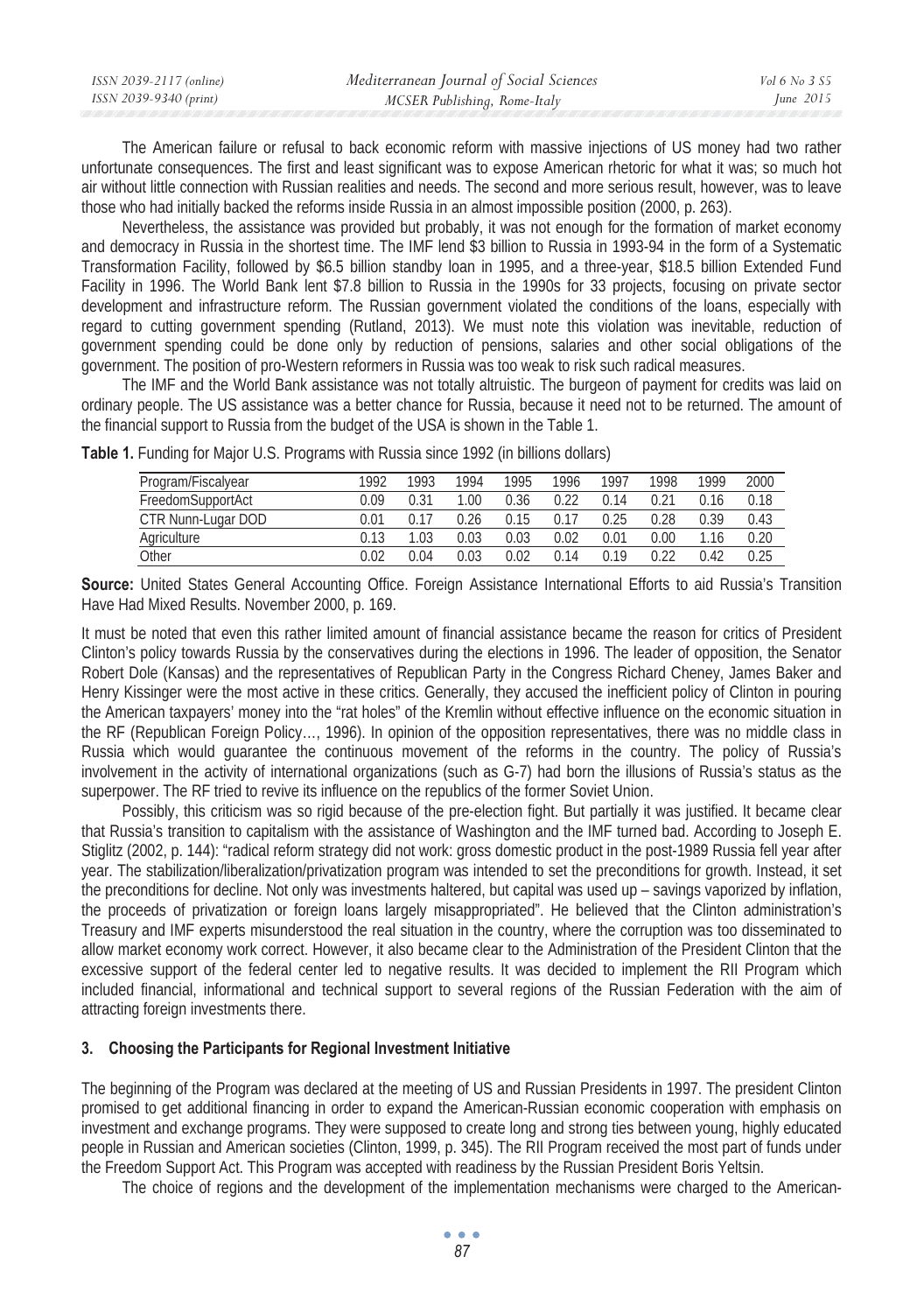| ISSN 2039-9340 (print)<br>June $2015$<br>MCSER Publishing, Rome-Italy | ISSN 2039-2117 (online) | Mediterranean Journal of Social Sciences | Vol 6 No. 3 S5 |
|-----------------------------------------------------------------------|-------------------------|------------------------------------------|----------------|
|                                                                       |                         |                                          |                |

Russian Commission on economic and technological cooperation under the chairmanship of the Vice President of the United States Albert Gore and the Russian Prime Minister Viktor Chernomyrdin. In 1993-99, the Commission was almost the only institute of the American-Russian relations, which carried out economic cooperation, discussed pressing problems of trade and investments. Poor trade and economic relations between the countries greatly needed the patronage at the state level. It was also noted by Batyuk (2000).

Differences in industrial development of various regions of the Russian Federation, supplying with natural and human resources predetermined various degree of their appeal to the foreign capital. It should be noted that there were little number of regions with stable economic situation. Only 11 from 89 subjects of the Russian Federation were the "donors" of the federal budget. The number of the regions attractive to foreign investments was also very small. In 1995 eight Russian regions (Moscow, Tyumen Region, the Republic of Tatarstan, Nizhny Novgorod Region, Samara Region, St. Petersburg, Sakhalin Region and Tomsk Region) attracted 77.1% of all foreign investments (Rossiiskaya Gazeta, 1996). Moscow, large machine-building centers, raw regions and regions most closely located to foreign investors took the leading places in foreign investments inflow.

The weakness of legal and regulatory frameworks was the main obstacle to Russian reforms. As Joseph Stiglitz wrote:

"They try to take a shortcut to capitalism, creating a market economy without the underlying institutions, and institutions without the underlying institutional infrastructure. Before you set up a stock market, you have to make sure there are real regulations in place. New firms need to be able to raise new capital, and this requires banks that are real banks, not the kinds of banks that characterized the old regime, or banks that simply lend money to government. A real and effective banking system requires strong banking regulations. New firms need to be able to acquire land, and this requires a land market and land regulation" (2002, p. 139).

Improvement of the legislative base and the general investment climate also gave the opportunity to make the region more attractive to foreign investments. But the role of regional authorities in Russia's economic transition in the 90 s seems to be ambiguous. According to Åslund and Olcott (1999), the actions of governors were one of the main reasons for political and economic disorder in the country. Regional authorities had enough power to introduce favorable laws for entrepreneurs on their territory or to make their work much harder. As Joseph Stiglitz wrote, "an oblast (regional government) like Novgorod, could use a host of regulatory and tax measures to extort "rents" from firms that operated in their jurisdiction. They were not kept from abusing their potential power by the rule of law" (2002, p. 158).

But there were some other ways of using the powers of regional authorities. According to the English researcher Ph. Hanson (2001), some regional leaders had both desire and opportunities to carry out internal reforms in their regions. For example, the land regulation was easier to implement at the region than at the federal level, because the procommunist State Duma blocked such initiatives. Therefore, by the middle of the 1990s of the twentieth century the regions considerably differed in land legislation and taxation. Land transactions were legislatively resolved in Samara Region in 1997. The American investors paid great attention to the laws on the land existing in regions and tax privileges for investors.

At the beginning of the RII program, it was decided to implement it in two regions: Novgorod Region and the Far East (Khabarovsk territory). Though, they were not leading regions such as Moscow or Leningrad areas but rather stable with high income level of the population. Other peculiarities of these regions were the American-Russian trade and highly developed economic relations on their territories (Russia's foreign policy, 2001, p. 282.). So the choice of the regions was guided not only by the commitment of the governors to western democratic values and tendency to carry out market reforms but by the real economic potential and experience of cooperation already existing in the region with the American business. For example, Nizhny Novgorod Region which was headed by the well-known politician Boris Nemtsov till April 1997 also became the applicant for the participation in the RII. Nevertheless, the choice was made in favour of Samara region.

Its governor Konstantin Titov was not so famous in the West and had less influence on the Russian government but he managed to create investment climate which promoted the inflow of the American investments and building of the American-Russian joint-enterprises in Samara Region. There were 23 of them with participation of the American capital in 1997 here (see Table 2).

Table 2. Joint US-Russian enterprise in Samara region in 1990<sup>th</sup>

| Year | 001<br>. . | 993 | 1994   | <b>QQF</b><br>٠., | 00 <sub>1</sub><br>טלי | $190^{-}$ | 1995 | 1990 | 2000 | 2001 | 200 <sup>o</sup><br>UL. |
|------|------------|-----|--------|-------------------|------------------------|-----------|------|------|------|------|-------------------------|
| N۱   |            | U   | $\sim$ | ∠∪                | $\cap$<br>∠⊾           | n r<br>៹៶ |      |      |      |      |                         |

**Source:** statistics data received from Samara Statistics Service.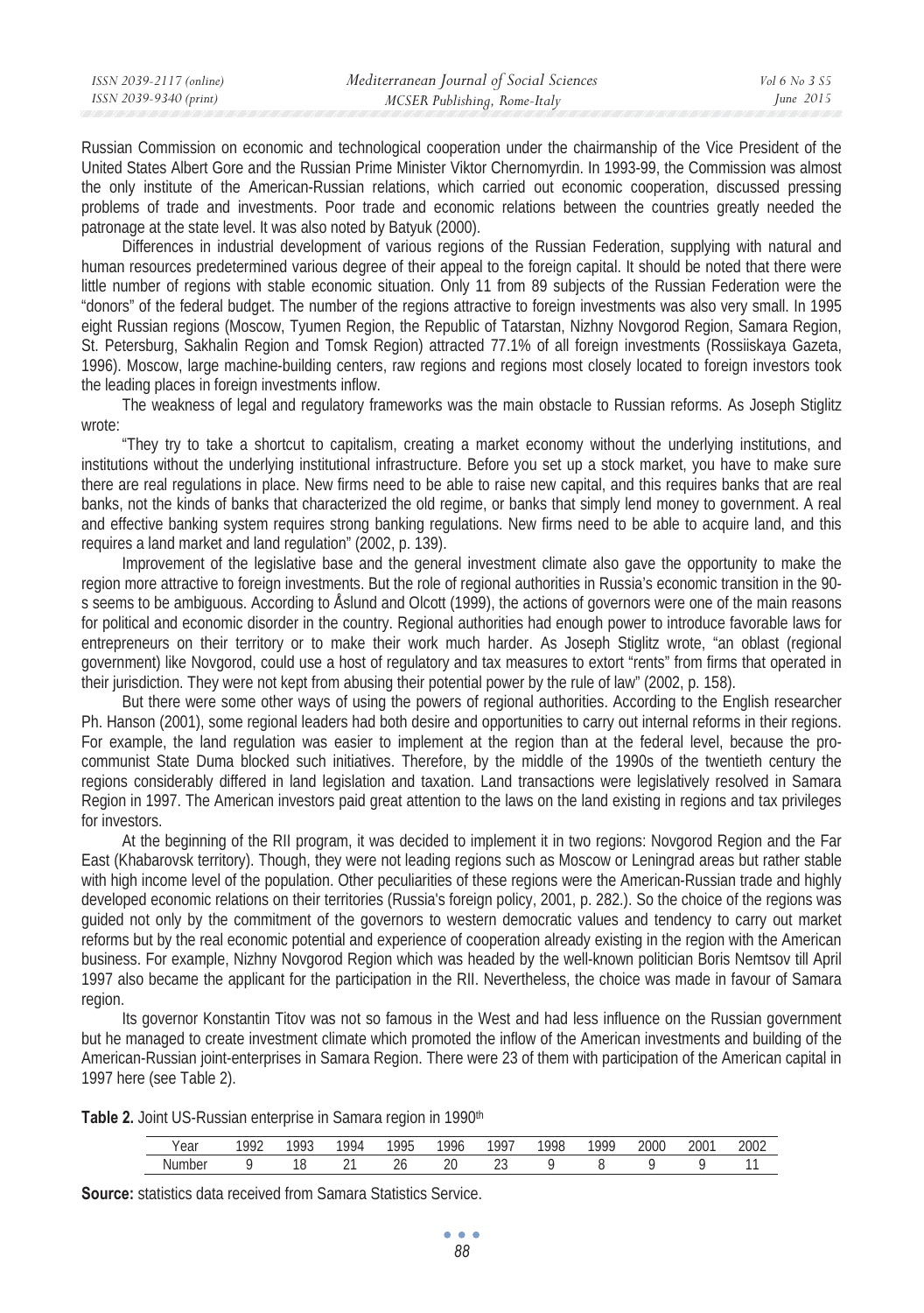| ISSN 2039-2117 (online) | Mediterranean Journal of Social Sciences | <i>Vol</i> 6 No. 3 $S$ 5 |
|-------------------------|------------------------------------------|--------------------------|
| ISSN 2039-9340 (print)  | MCSER Publishing, Rome-Italy             | June 2015                |

The US Department of State authorities wrote about Samara governor:

The administration has been aggressive and innovative in its efforts to improve conditions for investors, and to promote the development of a vibrant small business sector. Samara oblast was initially chosen for its proven commitment to economic reform and investment-friendly policy (Samara RI, Department of State, 2006).

It was also important that other region's enterprises manufactured the high-tech production such as space, aviation and automobile equipment. So, in September of 1997 Samara region was included in the list of regions where RII Program implementation was planned. Tomsk region was also lucky to take part in it in 1999.

#### **4. The RII Program Features and Results**

Though the political relations between the USA and Russia in 1995-96 were rather cold the shift of attention of the American administration from the federal center to the province opened many prospects for Russian regions' economic growth.

The growth itself was not the main aim of the Program. It was designed to set the infrastructure for the market economy. And the most important part was the work with people. As Brzezinski (1998, p.196) had put it, "history and culture matter for economic reforms too". Turning from federal centre and its elite, the American supervisors tried to find healthy parts of Russian society, interested in information and technologies for business-making, trade and management.

Due to the implementation of the RII program, offices of Business Information Service on the Newly Independent States (BISNIS) started to work in Khabarovsk territory, Novgorod and Samara regions (Americans are looking…, 2000, p. 38.).

Land and housing reforms, small business support and financing, investment promotion, small and micro-credits, non-government organizations support, community activity and partnership between US and Russian organizations took place in Novgorod Region in the frame of RII. Most effective results were achieved in land and real estate reforms (M.R. Miller, P. Hart and S. Butler, 1998). It should be noticed that other projects were also very meaningful. For example, the Women's Business Support Center was established in Staraya Russa for women entrepreneurs in order to increase the income of enterprises headed by women and their participation in public decision-making (Novgorod Regional Investment …, 1998).

Seven million dollars became available to fund RII activities in Russian regions. About three million US dollars were given by the USAID to support the core programs of Novgorod Initiative. The first RII activities in Novgorod began in summer of 1997. Although the most activities were intended to end in December 1998, but some of them were going further (Ibid).

On the territory of Samara region the RII project included the programs for business development such as financing of small and middle business, consulting services, regional development and attraction of investments, support of democratic initiatives (including the anti-corruption program), strengthening of social sector and health care, development of non-profit organizations and regional mass media, education and professional trainings the specialists of various branches. In 1999 most of them started to work. About 40 programs for technical support were fulfilled by 2000 within the Samara RII project. About US \$23 million were given for these program by the American partners (Apanius, 2002) and the regional government financed half of all the expanses.

The program which supported the use and application of Internet technology for US-Russian collaboration can be considered the most successful. It increased public access to Email and the Internet through the establishment of seven Public Access Internet Centers in Samara, Togliatti and Syzran. Program staff trained individuals and groups in the development, use and application of Internet resources. Specialists of the region worked with the staff to develop Russian-language information resources and training materials. The staff of the Project Harmony was working in order to enhance the telecommunication infrastructure with partner institutions and technology initiatives in Samara Region. It was awarded 30,000 USD in small grants to support local web projects (Hanson B., 2001).

The new reading room was opened for acquaintance with the American culture in 1999 in the frame of News Agency of RII and US Department of State American Corners program in Samara regional library. It was one of the first American Corner in Russia. It received the biggest collection of new American books (1160 copies). The readers got the chance to listen to the lectures on the American literature and culture and watch movies. The Club of graduates of the American programs was also created on the base of the American Corner. In a year, there were already more than 100 participants in it. They were the representatives of regional and city administrations, local mass media, members of different American organizations, teachers and tutors of the educational institutions of Samara region.

The exchange programs which allowed students and lecturers of the Russian Universities to train or conduct researches in the USA were of special importance. Carried out with financial support of the United States Agency for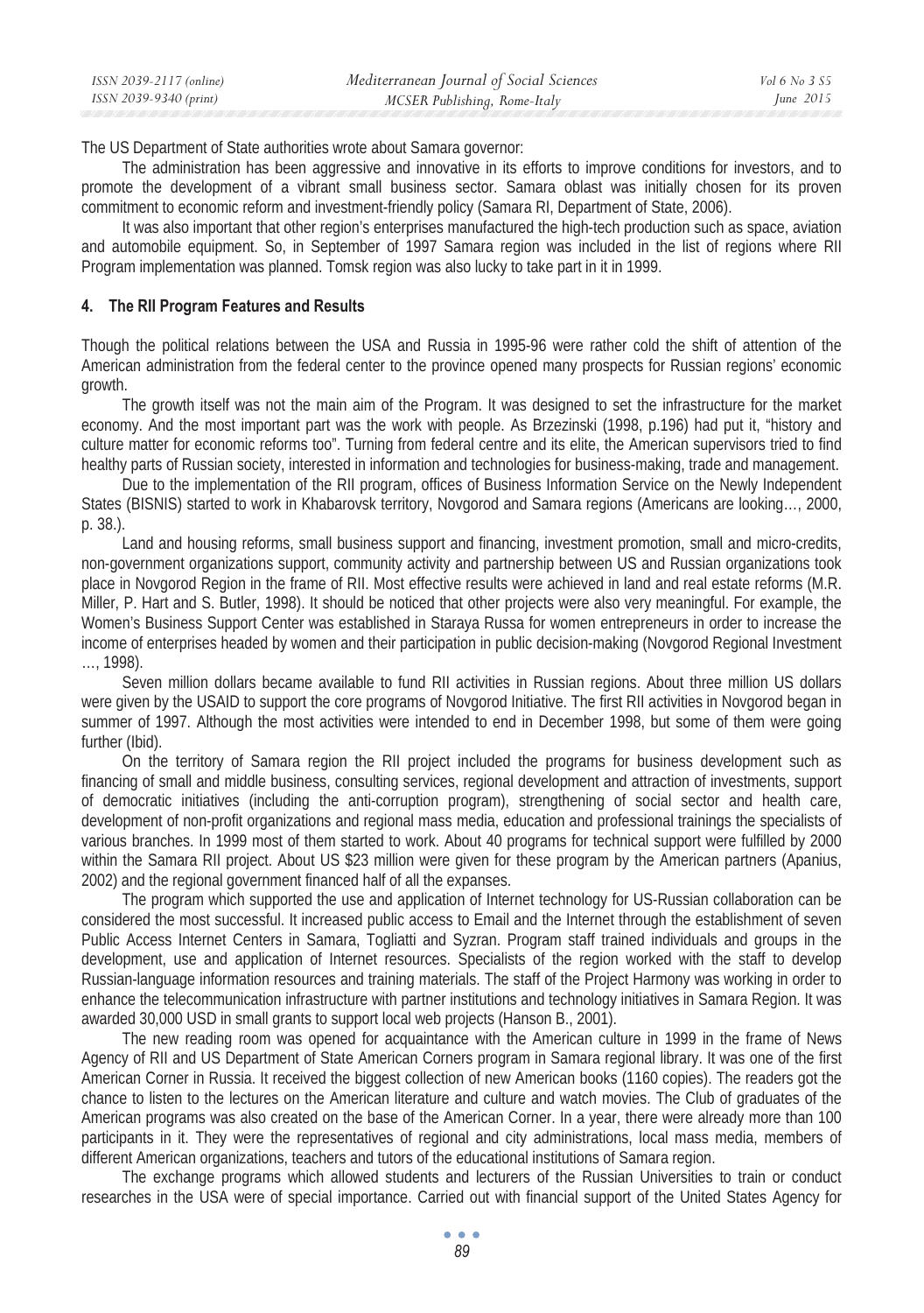International Development (USAID) and administration of IREX (International Research & Exchanges Board) they considerably expanded possibilities of interpersonal communications. The participants of the exchange programs with whom the authors managed to speak, highly appreciated the received knowledge and professional skills for the work and the experience of visiting the USA for the formation of their outlook. But some of the participants noticed their American partners' weak acquaintance with real life and culture of Russia. Sometimes it became the reason of misunderstanding between the Americans and Russians. Valeria Bondareva, who headed the International Department of Samara State Pedagogical University in 2007, told:

When I was studying my postgraduate course in Philadelphia in 1997 the American students did not take me for Russian. In their opinion, Russians seldom smile, do not like or are not able to communicate. At the same time, they were greatly interested in Russia. Sometimes there was the feeling that Americans were afraid of Russians. One of the teachers having learned that I was Russian told that several years ago she had prayed that Russians would not attack America (Interview with Valeria Bondareva, the Head of the International Department of Samara State Pedagogical University, 07.02.2007).

During the 1990s, the situation has changed. Contacts between students, teachers and scientists of the RF and the USA extended tremendously as it was described by Sazanova (2008). People in Russia and the US tried to understand their common problems and solve them. Cooperation of Russian and the American doctors from Sister Cities Samara and St Louis was also supported in the frame of Samara RII. But it began beforehand, in the middle of the 1990s. James Cox MD, the surgeon of Barnes Jewish hospital in St. Louis was the author of the original technique for treating vibrating and stable arrhythmia. In 1995, the Samara delegation headed by the professor Victor Polyakov MD went to St. Louis to study this technique. It became the beginning of two-year programme of collaboration between the Chair of the heart surgery of Samara Medical University and Barnet hospital. In October 1997, it came to the end and Samara doctors decided to perform such operation in their homeland. It was a success. Samara became the third center after Moscow and St Petersburg where such operations were performed (Interview with Victor Polyakov, MD, 31.05.2007.).

In 1997, St. Louis-Samara Sister Cities Committee and St. John's hospital sent the medical equipment for heart operations and the blood analysis to Samara. In 2000, the group of experts in emergency medicine from Samara visited American emergency centers and signed the cooperation agreement between the American Health Care Association and the Department of Health Care of Samara region. More medical equipment for Cardiological Center was delivered from St Louis to Samara in June 2002 (The Program of St. Louis Delegation's Visit to Samara, 15-19 June, 2002).

Formally, the RII program was carried out till 2002 but its most essential projects took place till the end of the ninetieth. It was influenced by the deterioration of the economic situation in Russia and the USA and intensive growth of tension in bilateral ties at the state level. The crisis of 1998 made the great impact on the international activity of the Russian regions. It did not affect the development of extracting industries; however, the income of manufacturing industries was strongly reduced. The direct foreign investments in the Russian economy were reduced too. That is why the results of the main trend of the Regional Investment Initiative (to promote economic growth in the Russian regions) became unclear.

However, the sharpening of the American-Russian relationships at the state level caused the biggest lack to the program. At the end of the nineties, each of the sides had serious reasons to suspect each other in bad intentions. NATO expansion to the East that began in 1996 revived traditional and quite reasonable fears of Russia for safety of its own territory. As Strobe Talbott wrote (2002), Clinton's conception of NATO considered Russia's accession in the future but in 1996, NATO's expansion was the core reason of tension in US-Russian relations.

Simultaneously promoting financial and technical assistance to RF the USA limited the flow of the Russian goods such as products of ferrous and nonferrous metallurgy and space branch on the American market (Crock, 1999). At the same time, the cooperation of Russia with Iran developing nuclear programme was a sore subject for the United States (Goldman, 2001). At last, the conflict in Kosovo and the American bombings of Serbia caused sharply negative reaction of Russia (Talbott, 2002, p. 353-369).

On the 24<sup>th</sup> of March 1999, the Russian Prime Minister Evgeniy Primakov was flying to Washington to co-chair the Gor-Primakov Comission Summit. He ordered to turn the plane back to Moscow when had learned the US wouldn't stop bombing Serbia even during the Summit (Lapskii, 1999). The Prime Minister's reaction was completely supported in the homeland. But it caused the failure of regular session of the bilateral Gore-Primakov Commission, that is why the consequences of this situation were rather unfavourable. Though the majority of the RII projects were already either fulfilled or were in work, the conflict in political relations discredited the results of the Program and in many respects predetermined its ending.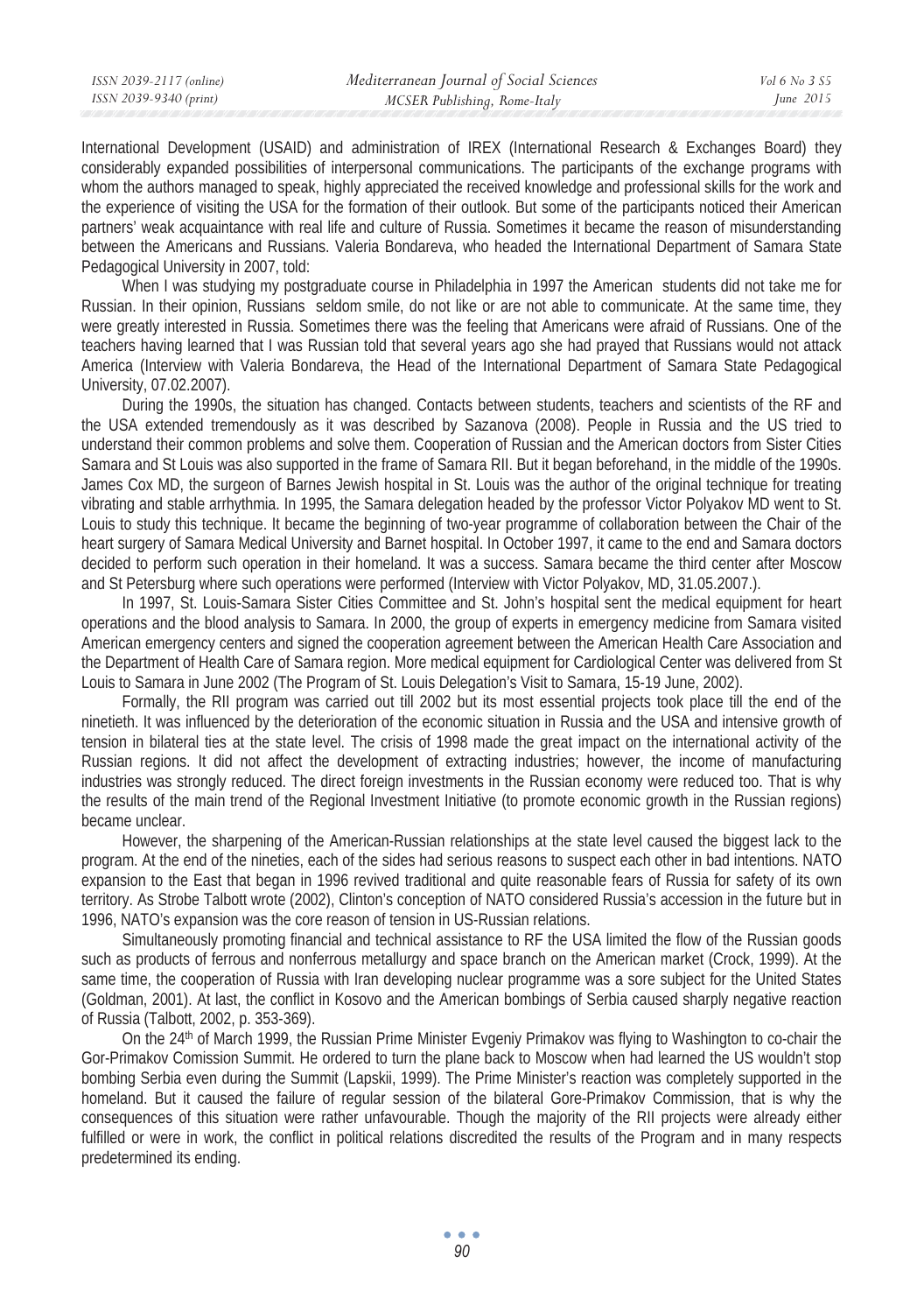### **5. The US-Russian Relations at the Edge of the Centuries and the End of the Program**

At the beginning of the twenty-first century, the new administrations of Vladimir Putin in Russia and George Walker Bush in the USA came to power. It started a new stage in the US-Russian relations, though it began with the internal transformations in Russia. The reform of local government which considerably strengthened the control of the federal center over the regions was carried out. This policy caused the concerns of Russia's return to authoritarianism. The article of Starobin (2000) was the ordinary example of such assessment.

As the result, it reduced their independence in cooperation with foreign partners. The collateral consequence of this reform became the dependence of the American programs in Russian regions from interstate relations. Economic growth allowed the Russian government to refuse the American support. Further activity of the American non-profit organizations such as the Peace Corp or the Open Society Foundation were forbidden in Russia. Some members of these organizations were accused in espionage activity on the territory of Samara Region (Samarskoye Obozreniye, 1997).

Such decisions showed the intention of the Russian government to limit intervention of the USA in domestic policy of the country. As Robert Legvold noted:

The problem, most Russians believe, arises because Russia has recovered its self-confidence, no longer cares to tolerate, in the words of one of them, "pedagogical relationship", has its own notion of what political forms will preserve national security and the country's way forward, and intends to pursue its interests in the outside world by its own light (2006, p.159).

Unfortunately, it also meant the impossibility of carrying out the RII program in other Russian regions. Tomsk region which was included in RII in 1999 did not receive technical assistance from the USA because there was no opportunity of its implementation in 2001.

## **6. Concluding Remarks**

Observing the US assistance to Russian reforms in the 1990-s we may say the influence of this country was overwhelming and most of decisions on the way and the time of reforms were made in Washington. But it is demagoguery to blame all the ills of the transition such as falling of living standards in Russia, stagnation, inflation and the great rise of corruption on the US evil intension. Some other factors of history and culture played their negative roles.

In the 90s, the American-Russian relations were unstable, partly because of the absence of deep economic ties, trade and investment cooperation. Each side overestimated the opportunities of transition. The western researchers Roderic Lyne, Strobe Talbott and Koji Watanabe have put it that way:

There was an over-optimistic belief in the West, born in the euphoria of the end of the Cold War and the collapse of Communism, that, with Western goodwill, encouragement and active assistance, Russia could rapidly develop a market economy and her own model of democracy and take the place in the circle of advanced democracies appropriate for a country with Russia's cultural, intellectual, scientific and industrial strengths.

One of the bigger concerns was that, after seventy years of the command economy, Russia would not have the entrepreneurs necessary to make capitalism work. This, too, was a miscalculation. The skills required to survive and prosper in (or, more accurately, despite) the Communist system left Russia bursting with entrepreneurs. It was not there that the deficit lay, but in the absence or weakness of the institutions and laws to provide a fair environment for business competition. The adjustment to market economics, rough though it has been at times, has been a more rapid process than the development of a workable model of democratic government: on this, one Minister accurately described Russia to us as still being "in search mode". Democracies elsewhere have taken many years, sometimes hundreds of years, to develop. It is a process which, by definition, needs to be "bottom-up" more than "topdown" (Lyne et al., 2006, p. 149).

Nevertheless, the US support criticized both in America and Russia was necessary for the former Soviet Union transformations. Knowledge and skills received by young specialists in business, volunteer work, IT technologies were the positive results of the US assistance to Russian regions. The RII programs filled informational and technical gap between the Russian provinces and the developed countries of the world. Young people got the opportunity to learn the system of management in the USA to be convinced in efficiency of market economy and the appeal of democratic believes and values.

We can objectively estimate the consequences of any events only after some time. Our descendants would answer if the US support to Russia in the 1990-s was useful to the country and the world community. We hope that the experience of cooperation in the frame of RII will be used for further development of the American-Russian relations.